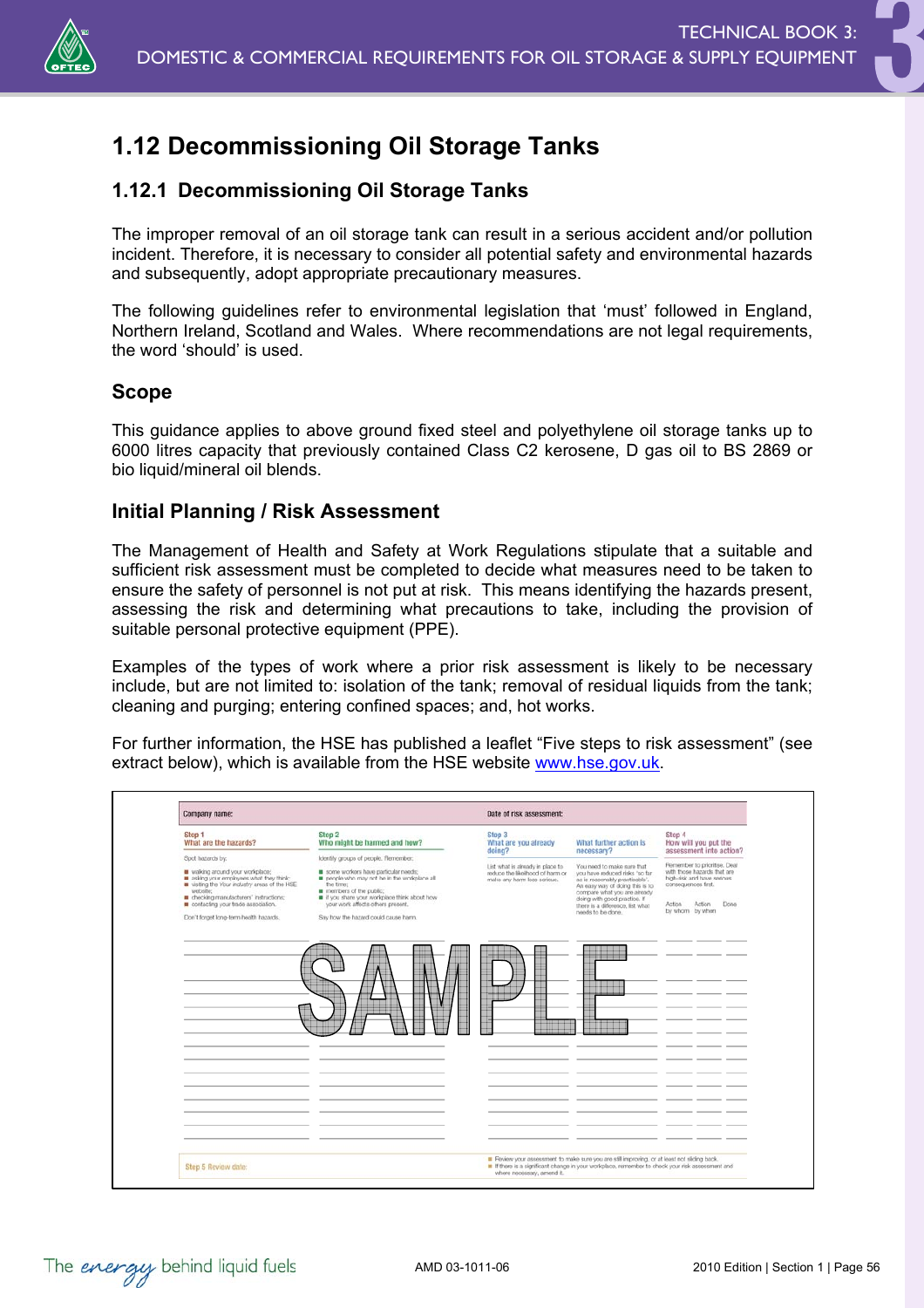

# **Personal Protective Equipment**

It is very difficult to design out the risk of contact with oil, otherwise known as a hazardous substance, while working with an oil installation. This means some basic forms of protective clothing must be worn at all times. As a minimum these will include, but are not limited to:

- Cotton overalls Nylon should never be worn;
- PVC gloves;
- Safety footwear.

All clothing worn for protective purposes must be robust and in good condition. Overalls which have absorbed small quantities of oil must be washed and those which have been heavily contaminated should be washed, dry-cleaned, laundered and starched to stiffen the fabric.

Other types of PPE likely to be required are, but not limited to:

• Eye protection

Safety goggles/glasses must be worn where there is any foreseeable risk of injury to the eyes. Types of hazard include, flying particles, oil vapours, splashes from chemicals, sparks and gases, all of which can be induced when removing oil residues, cleaning and purging a tank and carrying out any cutting/hot work.

Ear protection

The Control of Noise at Work Regulations has designated an exposure level of 87dB as the point where ear protection must be worn by all personnel exposed to such noise levels. Correctly worn ear defenders are the most suitable form of ear protection.

Power tools used to cut up a tank and equipment used to clean and purge a tank are likely to generate sufficient noise levels, bringing about the need to wear ear protection.

• Head protection

A suitable safety helmet/hard hat must be worn where there is any foreseeable risk of injury to the head. Work on construction sites and tasks which involve entry into a confined space and the dismantling of a tank are likely to require the provision of suitable head protection.

Respiratory protection

When working within a confined space, such as inside of an oil storage tank or area where oil vapours are likely to accumulate, full breathing apparatus with clean oxygenated air from a source independent of the immediate atmosphere must be worn. It is important that the breathing apparatus used is suitably tested and certified for use and that all technicians have valid breathing apparatus training certificates.

Face masks and other respirators which are designed to remove impurities from the air are not acceptable under these conditions.

Further information on PPE can be found in OFTEC Technical Book 1.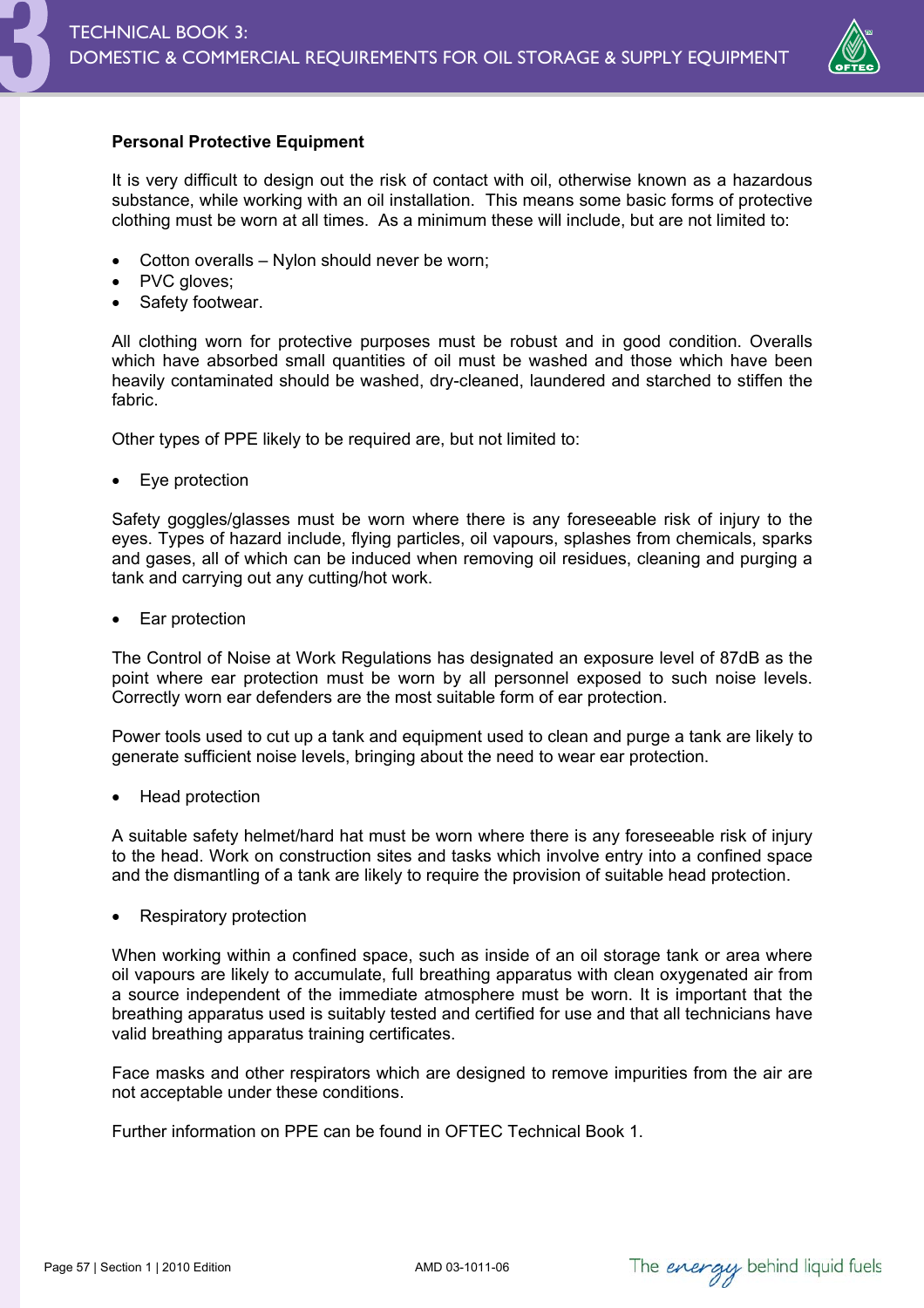

• Flammable gas detector to BS EN 60079-29-2

This device detects the presence of flammable vapours and gases in atmosphere and provides a warning when concentrations are approaching an explosive range (see example below). A flammable gas detector must be used during work which involves purging to certify a tank as being gas-free. It is also necessary to continuously monitor the volatility of the atmosphere within a tank during tasks that involve entry inside a tank and hot work. All flammable gas detectors must be tested and certified suitable for use by a UKAS accredited test house every 6 months.



Technicians using a flammable gas detector must receive prior training on the correct operation of the device. It is equally important to understand the limitations of the device as most will not detect solid matter or non-volatile liquids. A thorough understanding of such limitations is essential to avoid false readings. There is guidance in the HSE publication "The selection and use of flammable gas detectors", which is available from the HSE website, www.hse.gov.uk.

### **Control of Substances Hazardous to Health Regulations (COSHH)**

These regulations apply to hazardous substances and affect technicians who work with kerosene, gas oil or bio liquid/mineral oil blends. They require employers to assess the risks arising from hazardous substances to make sure such substances are worked with safely. Information on COSHH regulations can be found in OFTEC Technical Book 1.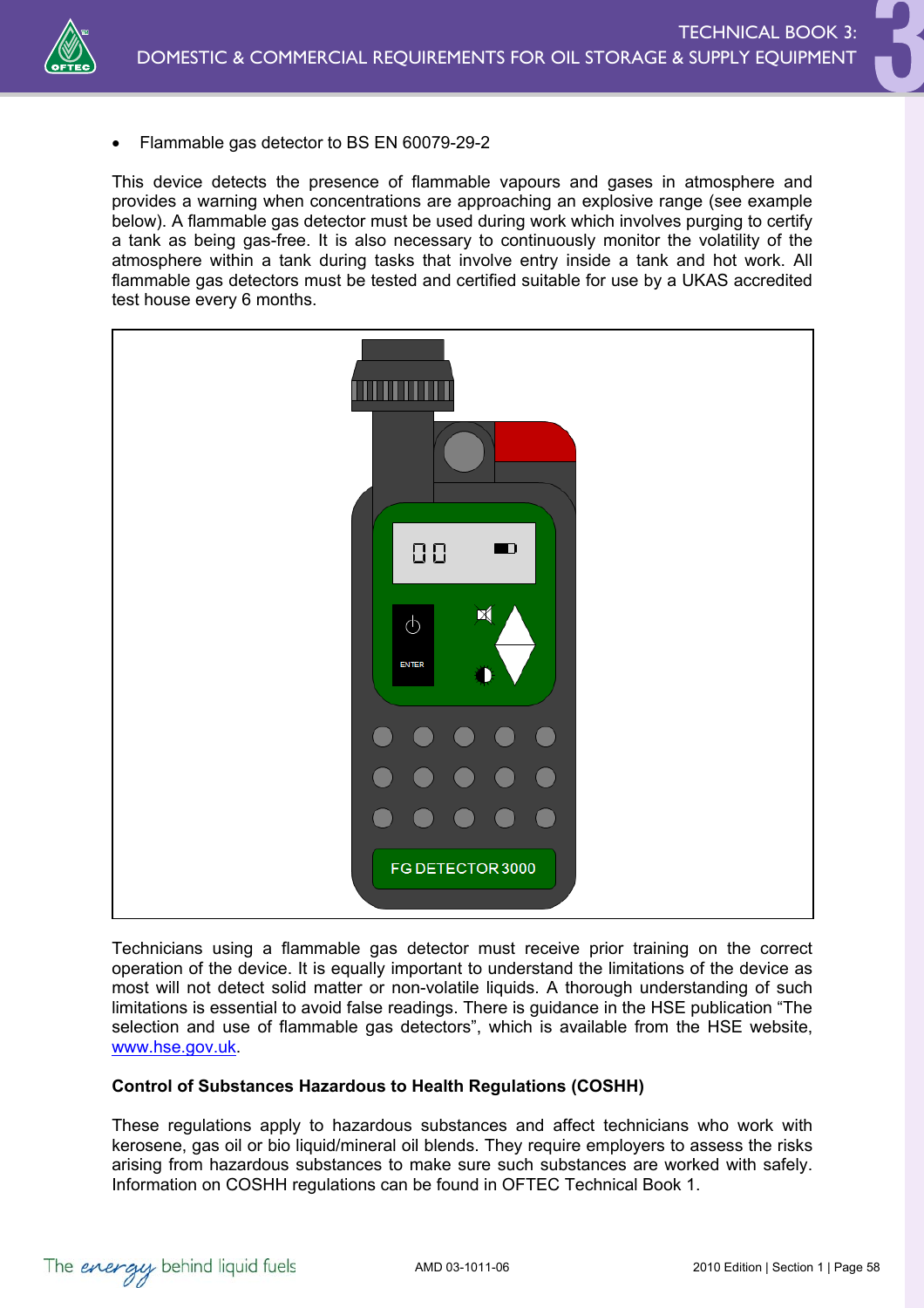

### **Permit-to-work**

A permit-to-work system is a formal check which is used to ensure that all the elements of a safe system of work are in place prior to undertaking any work which is categorised high risk, as identified by prior risk assessments.

Before any work forms part of a work permit, a method statement must be supplied, detailing how work will be carried out in a manner that is safe.

Types of work which require a work permit include, but aren't limited to:

- Entering confined spaces;
- Hot works.

A work permit must specify the type of work that will be done and by who, including the necessary safety measures that are needed having considered foreseeable hazards.

Guidance on permit-to-work systems, including the essential features of a permit-to-work form, should be taken from the HSE publication "Permit-to-work systems" (see extract below), which is available from the HSE website, www.hse.gov.uk.

| <b>Permit title</b><br>1                                                                                                                                                                                                                   | 2<br>Permit reference number<br>Reference to other relevant permits or                                                               |  |  |  |  |
|--------------------------------------------------------------------------------------------------------------------------------------------------------------------------------------------------------------------------------------------|--------------------------------------------------------------------------------------------------------------------------------------|--|--|--|--|
|                                                                                                                                                                                                                                            | isolation certificates                                                                                                               |  |  |  |  |
| 3<br>Job location                                                                                                                                                                                                                          |                                                                                                                                      |  |  |  |  |
| <b>Plant identification</b><br>4                                                                                                                                                                                                           |                                                                                                                                      |  |  |  |  |
| 5<br>Description of work to be done and its limitations                                                                                                                                                                                    |                                                                                                                                      |  |  |  |  |
| 6<br>work                                                                                                                                                                                                                                  | <b>Hazard identification –</b> including residual hazards and hazards associated with the                                            |  |  |  |  |
| 7<br>carried out precautions, eg isolating authority, should sign that precautions have been<br>taken                                                                                                                                      | Precautions necessary and actions in the event of an emergency - people who                                                          |  |  |  |  |
| Protective equipment lincluding RPE)<br>8                                                                                                                                                                                                  |                                                                                                                                      |  |  |  |  |
| 9<br>precautions taken, excent where these can duly be taken during the work. Date and time<br>duration of permit. In the case of high hazard work (paragraph 26) a further signature from<br>the permit authoriser will be needed         | <b>Issue –</b> signature (issum $\frac{d}{dx}$ ) $\frac{d}{dx}$ (iv) $\frac{d}{dx}$ (in $\frac{d}{dx}$ isolations have been made and |  |  |  |  |
| 10 Acceptance – signature confirming understanding of work to be done, hazards<br>involved and precautions required. Also confirming permit information has been explained<br>to all permit users                                          |                                                                                                                                      |  |  |  |  |
| 11 Extension/shift handover procedures - signatures confirming checks made that<br>plant remains safe to be worked upon, and new performing authorities and permit users<br>made fully aware of hazards/precautions. New expiry time given |                                                                                                                                      |  |  |  |  |
| <b>12 Hand-back –</b> signed by performing authority certifying work completed. Signed<br>by issuing authority certifying work completed and plant ready for testing and<br>recommissioning                                                |                                                                                                                                      |  |  |  |  |
| <b>13 Cancellation –</b> certifying work tested and plant satisfactorily recommissioned                                                                                                                                                    |                                                                                                                                      |  |  |  |  |

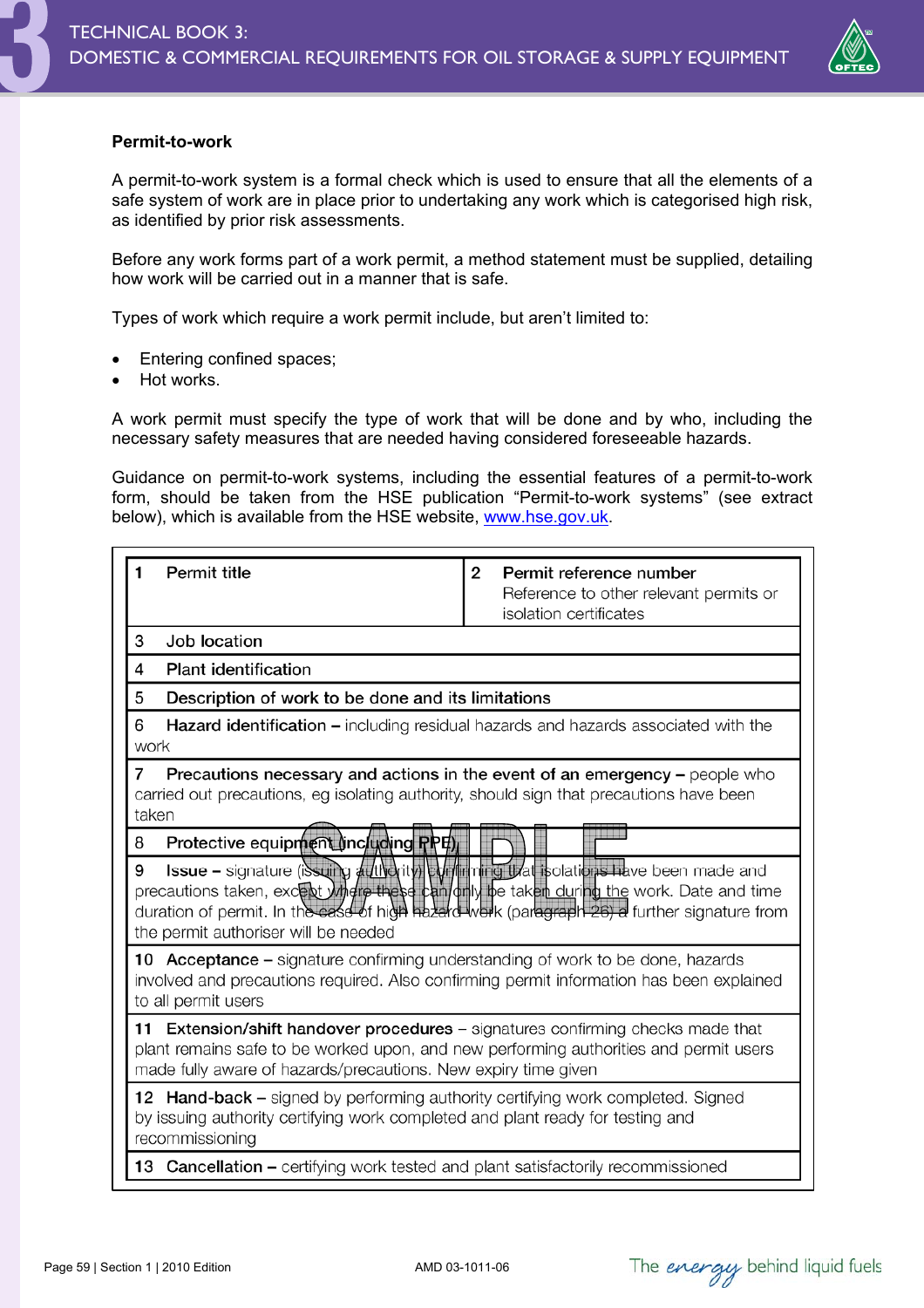

### **Working in confined spaces**

Oil storage tanks are considered to be a confined space and entering a tank to perform work should be avoided where possible. This may bring about the need to identify alternative methods of carrying out tasks so that entry is not necessary. For example, cleaning can often be achieved from outside of a tank using appropriate long reach equipment and tools, or remote cameras can be used for internal inspection of a tank.

If entering a tank is unavoidable, guidance should be taken from the HSE publication 'Safe work in confined spaces', which is available from the HSE website, www.hse.gov.uk.

### **Isolation / Removal of Residues**

#### **Preparation**

Before work on an oil storage tank can begin, technicians should be adequately prepared to deal with an oil leak or spill. An oil spill kit should be readily available nearby and all technicians working on the tank should know how to use its contents. Typical spill kits contain sorbent materials, drain blockers and leak sealing putty, which can reduce the chance of a leak or spill causing pollution (see example below).



Further guidance on how to deal with oil spills can be found in Pollution Prevention Guidance note 'Dealing with spills: PPG 22', which is available from:

- Environment Agency www.environment-agency.gov.uk
- NIEA www.doeni.gov.uk
- SEPA www.sepa.org.uk

Tanks should be checked for the grade and volume of oil held. The person responsible for ordering the fuel should have this information available. It is important to establish if the tank was previously used to hold any different classes of fuel such as heavy fuel oils, in which case additional safety and environmental measures may need to be taken.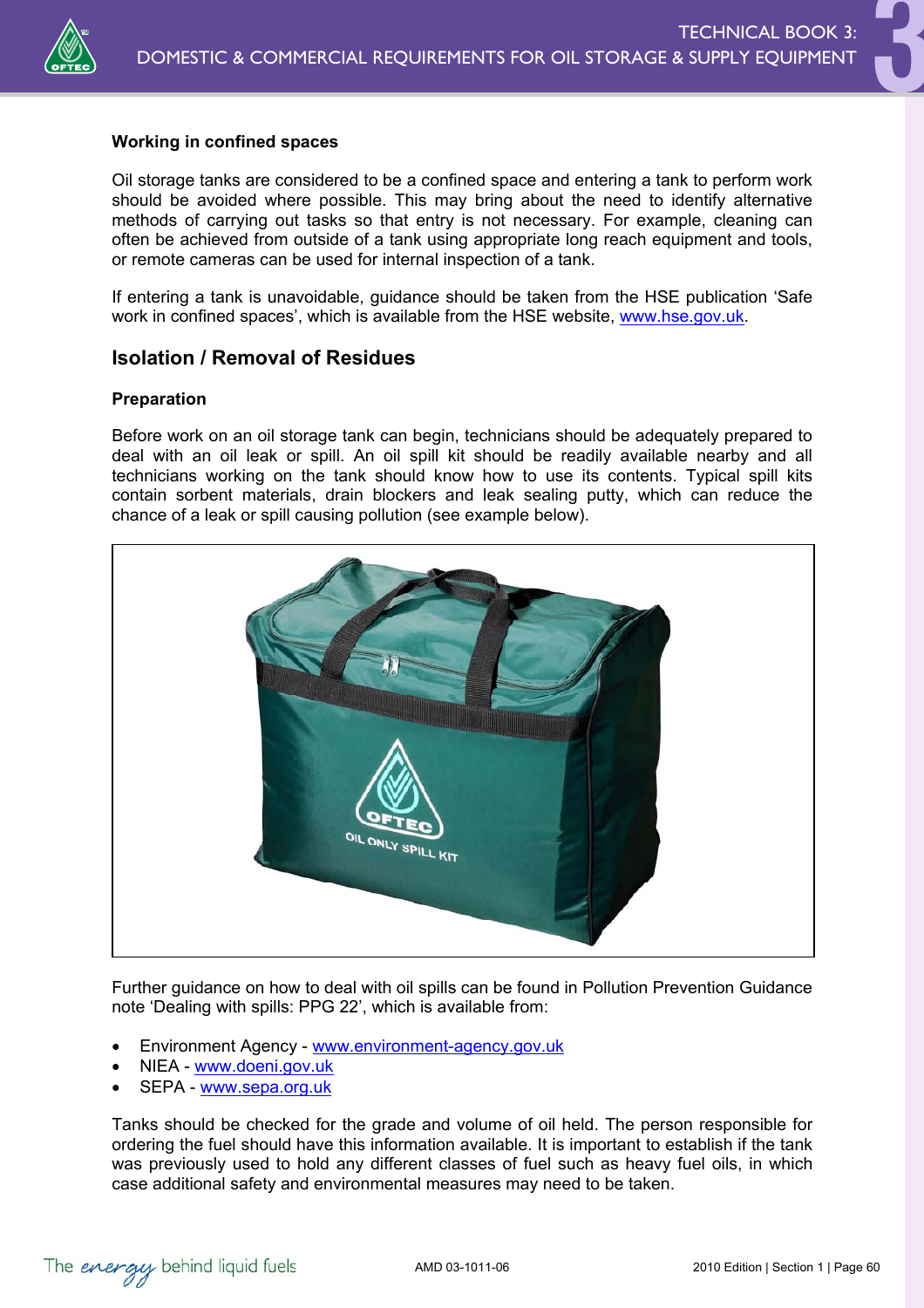

Containers which are to be used to store oil residues must be checked for sound condition to make sure there are no splits or unsealed openings where oil can escape. This is a legal requirement in Scotland under the Oil Storage Regulations. The container should be able to contain the oil residues without damage and consideration should be given to the potential weight of the container when full to avoid personal injury being caused if it will need to be moved. Containers with a capacity above 200 litres used in England and Northern Ireland, or 200 litres or more in Scotland, will be subject to Oil Storage Regulations and must be provided with secondary containment.

### **Isolation**

Prior to commencing work on an oil storage tank, the tank should be isolated from any downstream equipment.

### **Removal of residues**

Liquids should be transferred into suitable containers using appropriate equipment such as:

• Hand pumps

These are manually operated suction pumps which are ideal for extracting small quantities of oil. Some units have an integral containment facility.

Changeover pumps

Less time consuming than hand pumps, these are electrically driven suction pumps capable of transferring oil from one tank to another, or into suitable containers ready for transportation.

• Vacuum tankers

Similar to an oil delivery vehicle, vacuum tankers can be considered where large volumes of oil need to be extracted. Some waste management companies offer a service that allow a quantity of oil to be uplifted and held on board for immediate transportation.

Caution should be exercised when using changeover pumps or vacuum tankers to avoid high transfer rates and splashing, both of which could generate static electricity.

Residues at the bottom of a tank can be flushed out by putting a layer of water into the tank. This allows the oil to float up to a level where it can be removed by a suction pipe. Where the extracted residues, including any water put into the tank are to be disposed of, these should be safely stored in suitable containers which are appropriate for transportation and labelled appropriately. Refer to the "Transportation" and "Waste Management" sections of this guidance for further information on environmental legislation and registrations/licences which apply to this type of work.

Where the oil is to be re-used, e.g. distressed tank replacement, the oil should be stored in clean containers that are able to hold the oil without being damaged. It is important that any oil that will be put back in a new tank is kept free of contamination such as water or chemicals.

Before a tank is cleaned, purged, dismantled or transported, it is important that all oil and liquid residues are removed.

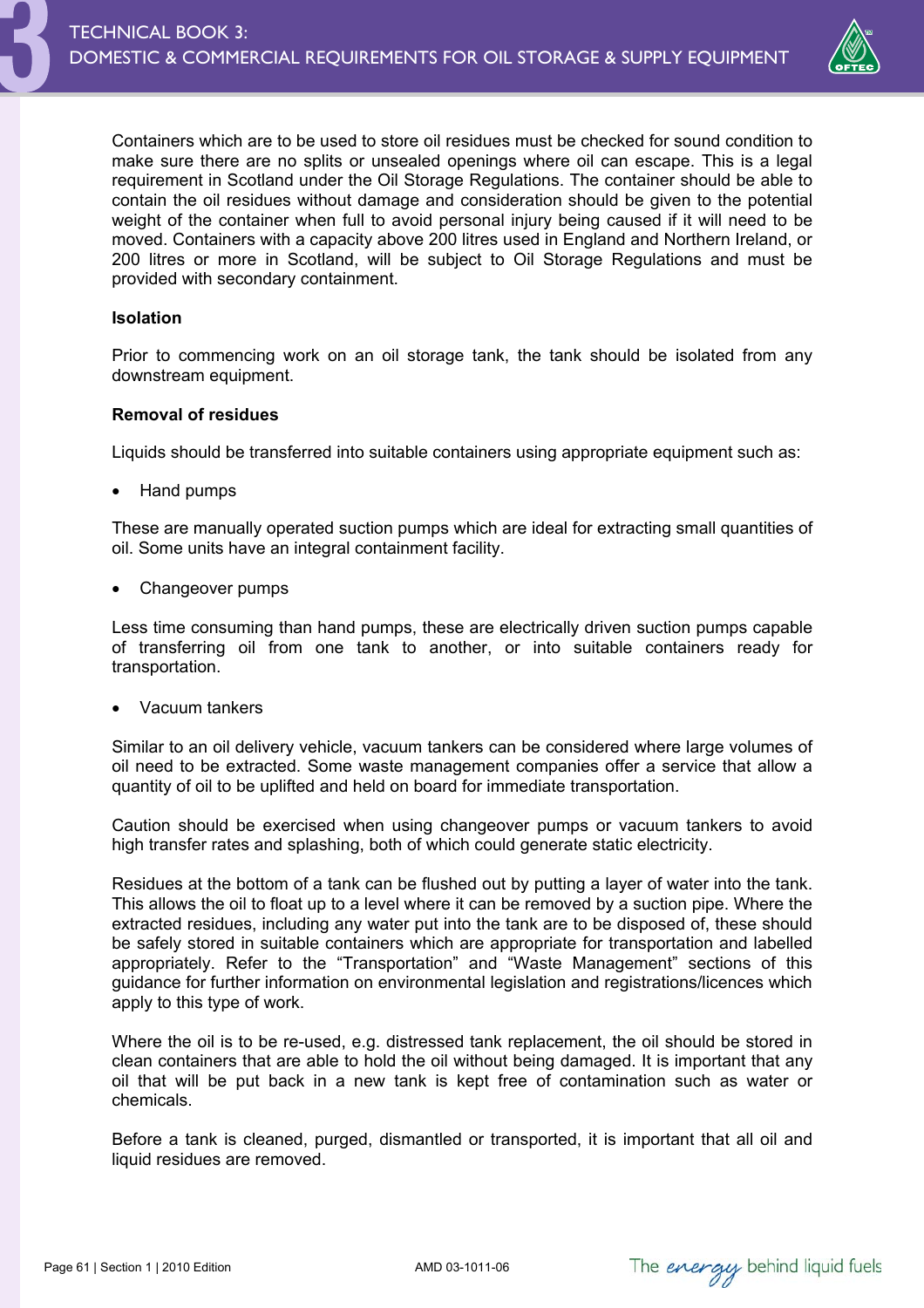

### **Cleaning**

Cleaning is the removal of solid and liquid residues from an oil storage tank. Tanks that will need hot work, for dismantling purposes, will need to be cleaned and purged before hot work starts. Refer to the "Purging" and "Dismantling" sections of this guidance for further information.

Tanks can also be cleaned as part of a tank maintenance schedule to promote good tank husbandry or where water contamination or bacterial growth is suspected. Cleaning may also be necessary where the tank is to be re-used for storing a different class of oil in order to prevent cross-contamination.

When performing any cleaning process, detergents should be selected that are compatible with the tank material and are able to provide effective removal of the residue. Provision must be made so that no liquids are lost to the environment during the cleaning process.

Liquids or waste resulting from the cleaning process should be treated as hazardous or special waste. Refer to the "Transportation" and "Waste Management" sections of this guidance for information on environmental legislation and registrations/licences which apply.

Suitable cleaning methods are:

Water washing

This process typically involves using a small jet washer to spray a high-pressure jet of hot detergent solution onto all internal surfaces of a tank. During the process, residues should continuously be removed from the tank and appropriately contained.

Steam cleaning

Steam cleaning should be done with extreme caution, especially when a tank has previously contained kerosene or where tank cleaning is to be performed on domestic premises. Advice should also be taken from the tank manufacturer to check if the tank material structure is likely to be altered when coming into contact with steam.

Steam cleaning involves passing pressurised dry steam freely into a tank. The internal surfaces of the tank should rise in temperature sufficiently to encourage removal of the residues. As the steam condenses, residues are flushed to the bottom where they can be removed into appropriate containers.

It is important to make sure that thermal expansion of the tank, from the steam, does not put any undue stress on fixed pipework or fittings connected to the tank and that a vacuum is not created once the tank cools as this could cause the tank to implode. Therefore, it is important that access hatches are left open after steam cleaning has been completed to prevent a vacuum forming.

After cleaning, a thorough internal inspection of the tank should be carried out to ensure that all solid and liquid matter has been removed before the cleaning process can be considered complete. Where the tank has limited openings, mirrors and torches can be used but it is essential that any lighting and electrical equipment used inside the tank is intrinsically safe and designed for use in flammable atmospheres.

The HSE publication "CS 15" provides guidance on suitable methods of cleaning a tank containing flammable residues and is available from the HSE website, www.hse.gov.uk.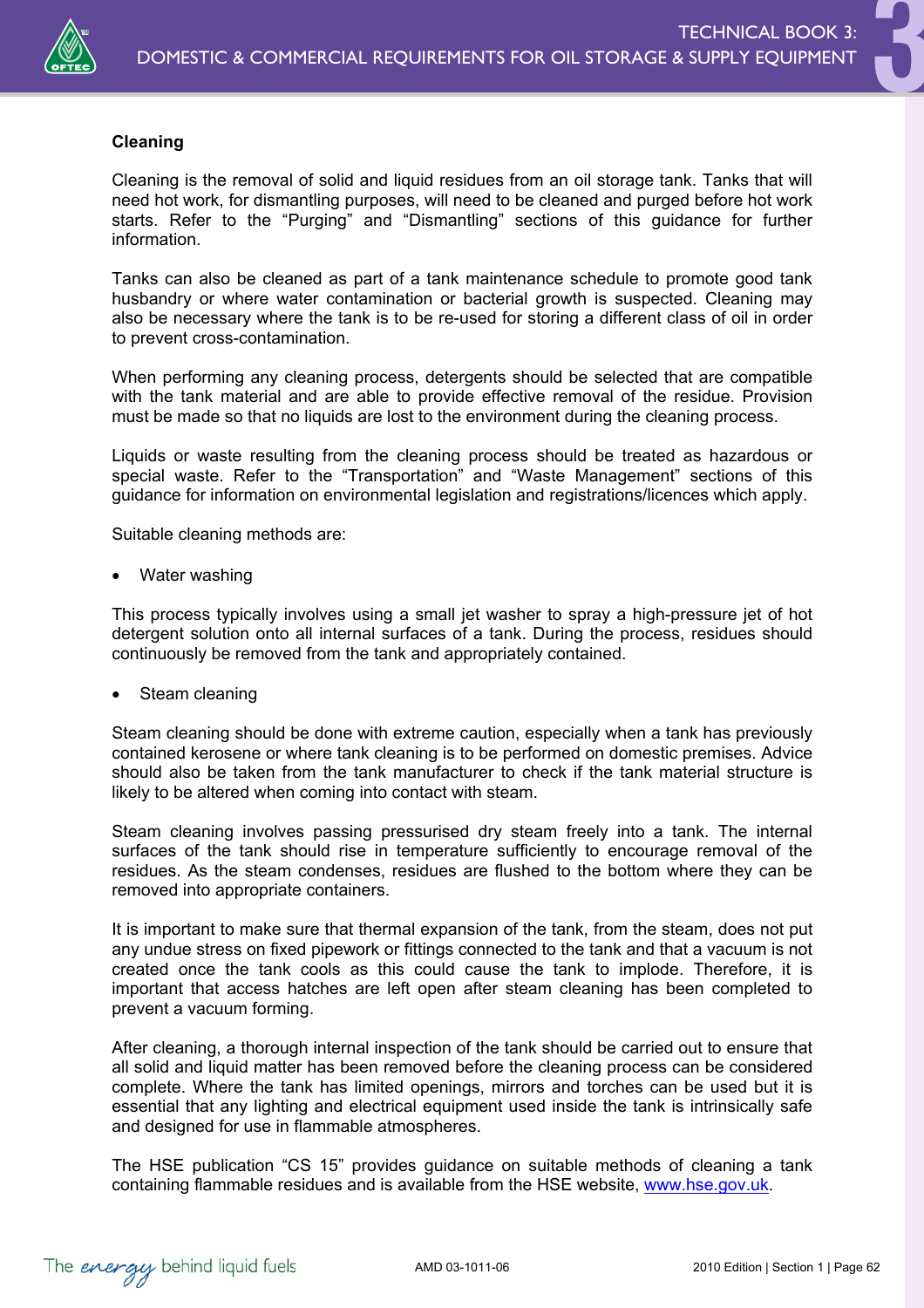

# **Purging**

Purging is the removal of flammable gases or vapours from the immediate atmosphere inside an oil storage tank. Purging must be completed prior to entering a tank and before hot work is started.

For hot work to take place, the atmosphere inside a tank must have a Lower Flammable Limit (LFL) of 1% or less.

### **Vapour dispersion**

During the purging process, arrangements should be made to control the dispersion of flammable vapour being expelled from a tank. Good ventilation is important and wherever practicable, the work should be performed in open air and remote from large buildings, structures and people. Consideration should be given to the avoidance of low lying areas with features such as open drains and sewers. Where large volumes of vapour may be released, the surrounding area should be monitored to indicate any build up of vapour. Warning signs must be appropriately placed on the tank and a safety zone established whilst work is in progress (see example below).



The Dangerous Substances and Explosive Atmospheres Regulations (DSEAR) apply where flammable gases are present. These regulations mean technicians must protect people, including the public, whose safety may be put at risk from fires or explosions which could occur. Guidance on technician's responsibilities under DSEAR should be taken from the HSE website, www.hse.gov.uk.

### **Gas-freeing**

The gas-freeing of tanks is commonly carried out in conjunction with cleaning, but it must not be assumed that because a tank has been cleaned, it will be gas-free. To confirm that a tank is gas-free, the atmosphere inside the tank must be monitored at different points throughout the tank during the entire process using a UKAS certified, calibrated combustible gas detector. Where the atmosphere inside a tank is found to be within limits, a gas-free certificate can be issued and the tank should be marked accordingly. A gas-free certificate is only valid for a 24 hour period. If this period of time is exceeded, a tank cannot be assumed to be gas-free and the purging process should be performed again.

The HSE publication "CS 15" provides further guidance on methods of gas-freeing a tank containing flammable residues and is available from the HSE website, www.hse.gov.uk.

The *energy* behind liquid fuels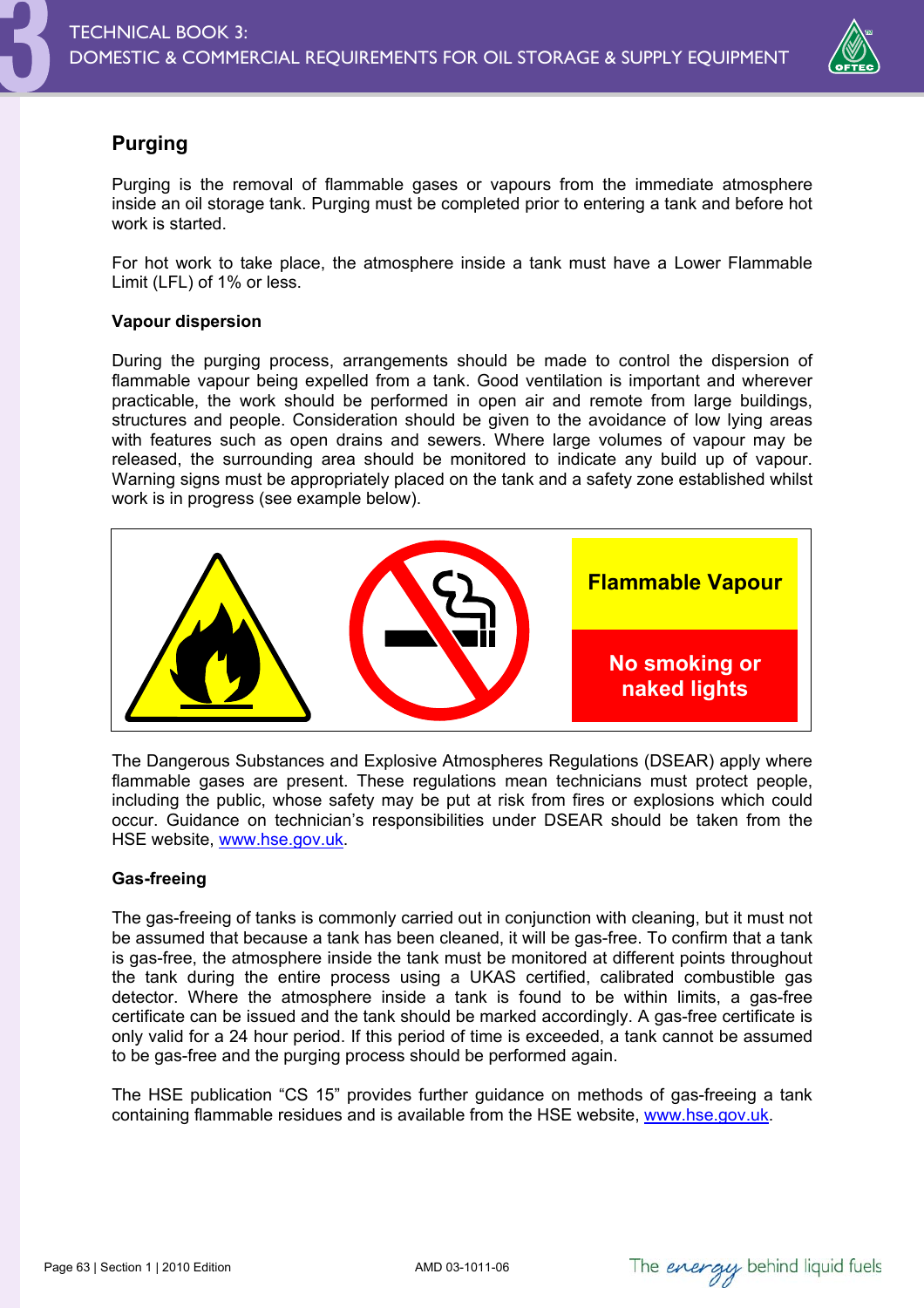

### **Inerting**

Where it is impracticable to clean and gas-free a tank, 'inerting' can be considered to prepare a tank for hot work. This involves reducing oxygen levels within a tank to the point where combustion is not supported.

Inerting can be achieved by passing inert gas, such as nitrogen or carbon dioxide freely into a tank. Where an inert gas is used, care must be taken to make sure that the gas is uniformly mixed within the tank by monitoring the flammable vapour concentration throughout the tank using a UKAS certified, calibrated combustible gas detector.

Where the atmosphere inside a tank is found to be within limits, a gas-free certificate can be issued and the tank should be marked accordingly. A gas-free certificate is only valid for a 24 hour period. If this period of time is exceeded, a tank cannot be assumed to be gas-free and the inerting process should be performed again.

The HSE publication "CS 15" provides guidance on methods of inerting a tank containing flammable residues and is available from the HSE website, www.hse.gov.uk.

### **Dismantling**

It is normally advantageous for an oil storage tank to be removed from site to a more environmentally secure location before any dismantling works are started. Where hazardous or special waste is moved to other premises, refer to the "Transportation" section of this guidance for information on environmental legislation and registrations/licences which apply.

If removal is not practical due to access restraints, a tank could be dismantled on site using cold cutting methods such as the use of hydraulic shears or cutters and pneumatic chisels. This is to avoid the risks associated with hot work.

#### **Hot work**

This involves dismantling a tank using equipment which can generate flames, sparks or heat, such as oxygen/acetylene torches, flame cutters or disc cutters.

Before starting hot work, it is important that a tank is isolated, emptied and successfully cleaned and certified gas-free. Refer to the previous sections of this guidance. Technicians who carry out hot work should be appropriately insured and they must be accompanied at all times by a colleague who stands on 'Fire Watch' with appropriate fire safety equipment to hand.

The heat generated during hot work can vaporise residues. The presence of flammable vapour should be monitored throughout the tank using a UKAS certified, calibrated combustible gas detector.

HSE publication "Hot work on small tanks and drums" provides further guidance on tank dismantling and is available from the HSE website, www.hse.gov.uk.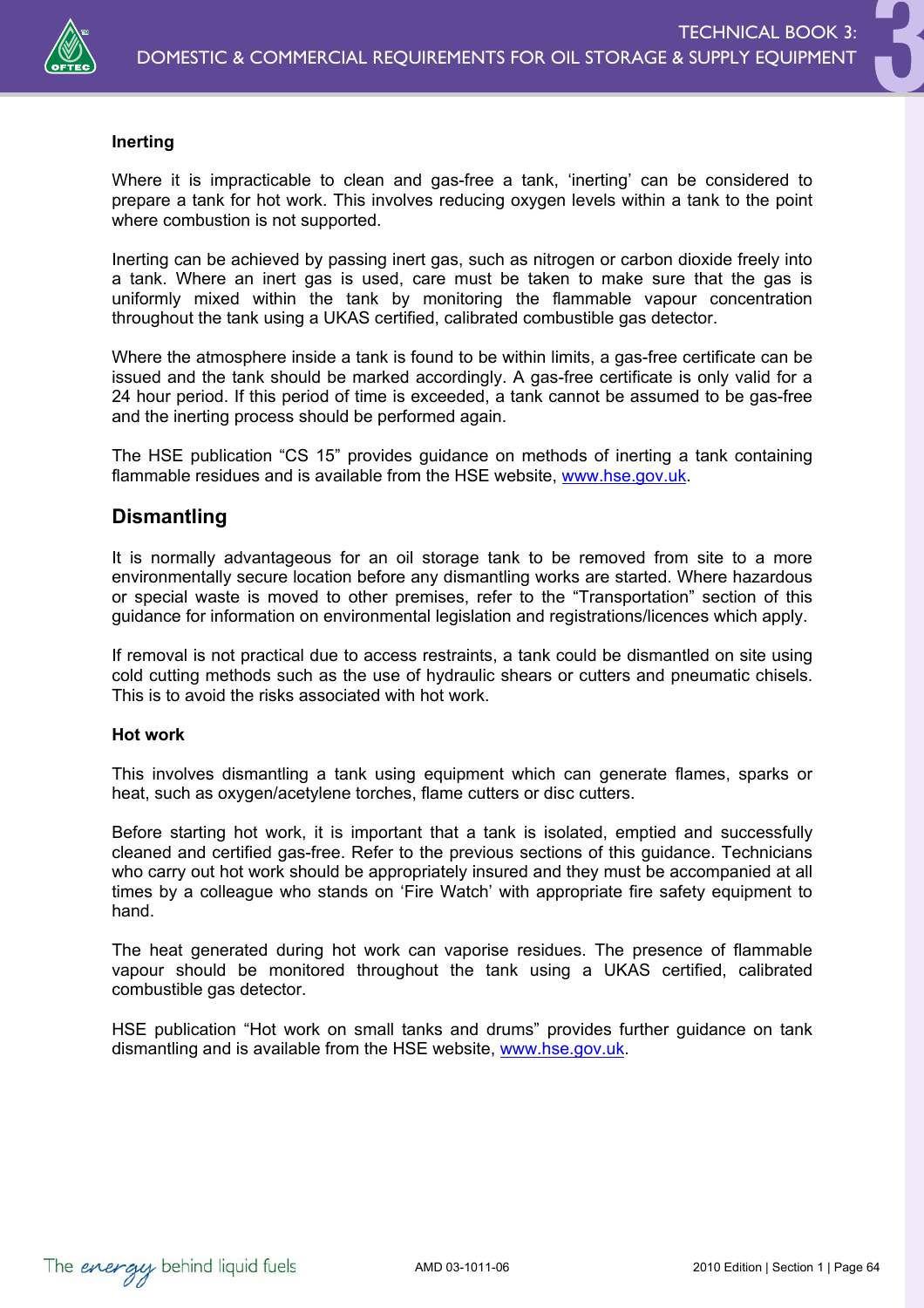

## **Transportation**

All oil wastes containing a mineral element are classified as hazardous waste in England, Northern Ireland and Wales, and as special waste in Scotland. Decommissioned oil storage tanks, pipework, filters, etc, which have been in contact with such oil are likely to be classified as hazardous or special waste. Under waste management legislation, technicians who transport these wastes on UK highways must register as an upper tier waste carrier with the environment agency responsible for the location where their principal place of business is. These environment agencies are:

- England and Wales Environment Agency
- Northern Ireland Northern Ireland Environment Agency (NIEA)
- Scotland Scottish Environment Protection Agency (SEPA)

Options for business or individual registration are available and submissions to register or renew as a registered waste carrier can be completed online in some UK countries. Please see the waste carriers and brokers pages of the following environment agency websites:

- Environment Agency www.environment-agency.gov.uk
- NIEA www.doeni.gov.uk
- SEPA www.sepa.org.uk

Registered waste carriers are permitted to perform waste carrying activities throughout England, Northern Ireland, Scotland and Wales, but a cross-border consignment note may be required where waste is transferred between jurisdictions. Further information on this is available from the aforementioned environment agencies. Technicians should also be aware that the length and cost of registrations may vary between issuing environment agencies.

If hazardous or special waste is transported on UK highways, carriers must comply with controls on the carriage of dangerous goods, details of which can be found on the HSE website, www.hse.gov.uk.

### **Waste consignment note**

Before hazardous or special waste is removed from premises, technicians have a legal duty of care under waste management legislation to make sure a completed consignment note accompanies all transported hazardous or special waste.

A consignment note has multiple pages so that a copy can be retained by all parties involved with the transfer of waste, these being:

- The producer/holder/consignor (whom the waste is being collected from);
- The carrier (whom transports the waste); and
- The consignee (whom receives the transported waste).

A sample of a waste consignment note, including necessary criteria to be completed and by whom, can be obtained via the environment agency websites. It is important that consignment notes are kept for a minimum time period by all parties involved with the movement of waste. Refer to the environment agency websites for further guidance.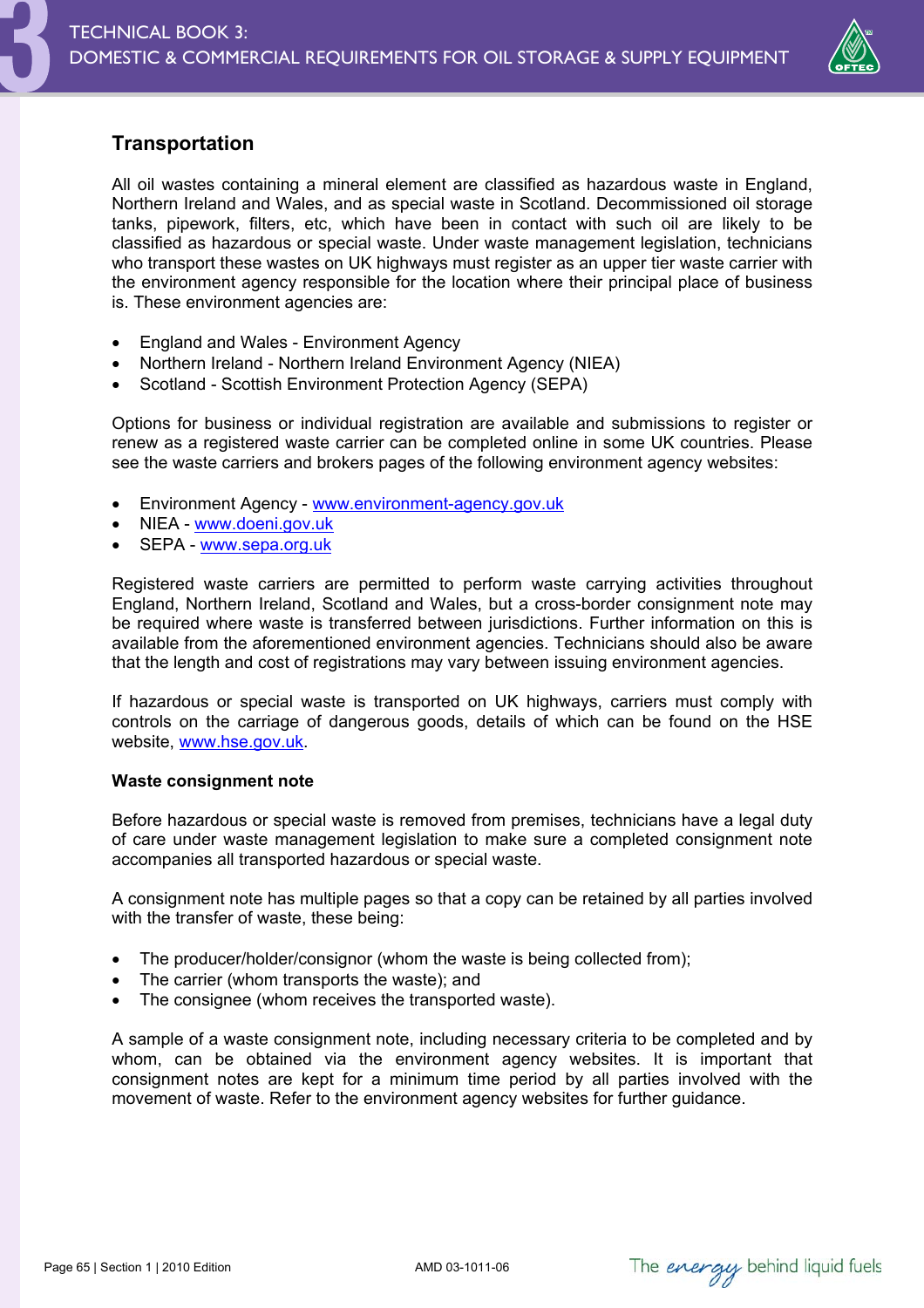

Before hazardous or special waste is transferred in Northern Ireland and Scotland, technicians must notify their environment agency (NIEA or SEPA) of waste movement or the first movement in a series from the same producer at least 72 hours before the expected transfer date.

All waste should be transferred to the consignee as quickly as possible.

### **Waste Management**

Good practice waste management includes the removal and management of any waste generated during decommissioning work as part of the contract of work.

Where a decommissioned oil storage tank is to remain on site, even temporarily, all oil and liquid residues should be removed and the oil supply pipe should be disconnected. The oil supply pipe and all tank connections should be capped. Where a tank is disconnected from an extended fill pipe, both ends of the fill pipe should be capped.

To prevent the delivery of oil in error to a decommissioned tank, such tanks and any associated extended fill pipework should have a warning label affixed stating "Do Not Fill", e.g. utilising an OFTEC Warning Sticker. Stickers should be located in a prominent location adjacent to any fill connections.

To minimise fire risk, decommissioned tanks remaining on site should be filled with hydrophobic foam or water and the building insurance providers should also be notified.

### **Waste management hierarchy**

The waste management hierarchy encourages those involved with the transfer of waste to consider more environmentally friendly ways of managing it, other than disposal.

The hierarchy sets out, in order of priority, the waste management options that should be considered:



When hazardous waste is transferred in England, Northern Ireland and Wales, a declaration must be made on the waste consignment note that the waste management hierarchy has been considered and applied in priority order. To help reduce waste, the waste management hierarchy should also be applied in Scotland.

Further information on the waste management hierarchy can be found on the environment agency websites or via the government on-line business and support services.